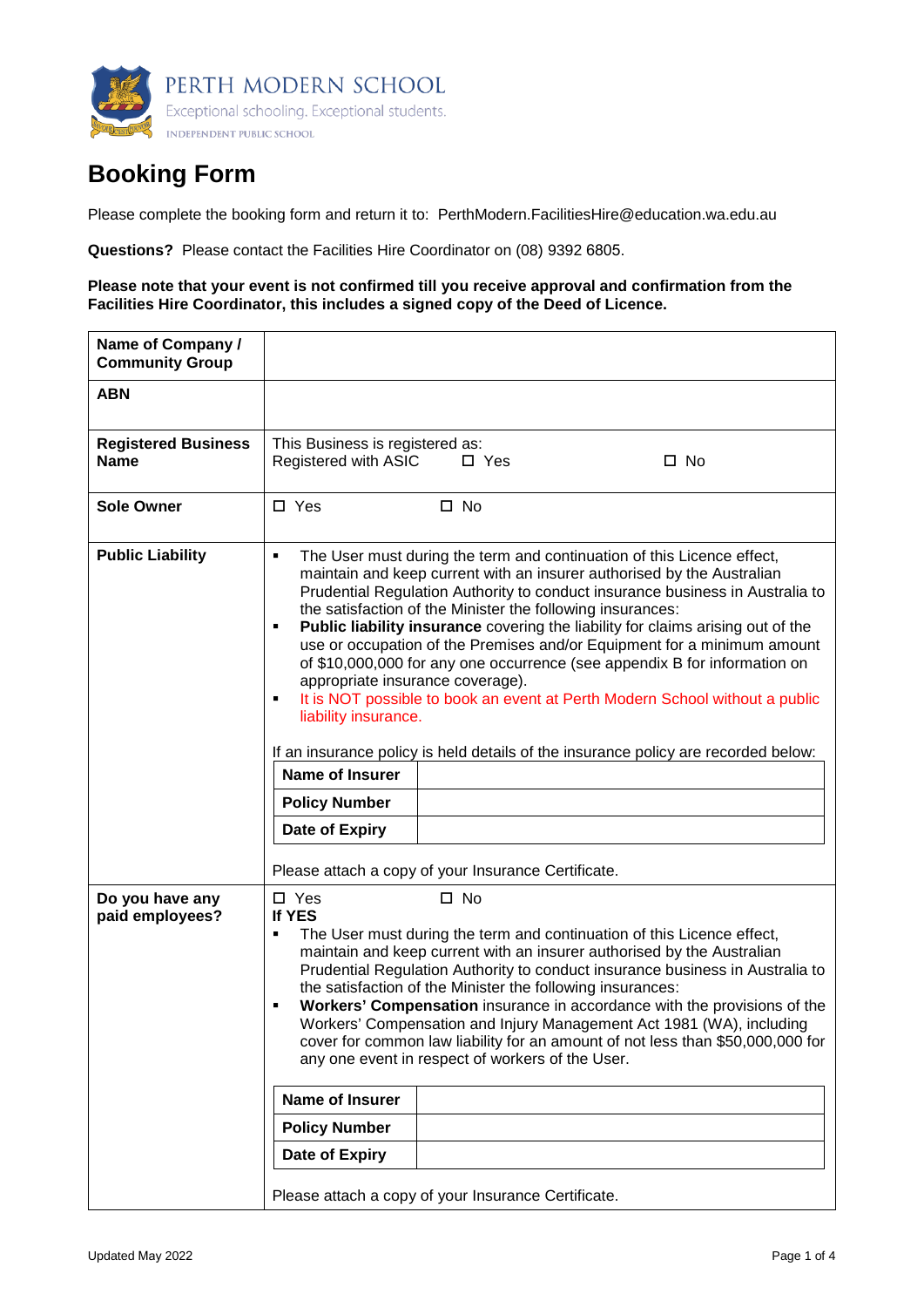| <b>Event Name</b>                              |                                                                                                                                                                                                                                                |
|------------------------------------------------|------------------------------------------------------------------------------------------------------------------------------------------------------------------------------------------------------------------------------------------------|
| <b>Event Description</b>                       |                                                                                                                                                                                                                                                |
| Date(s)                                        |                                                                                                                                                                                                                                                |
| <b>Expected Numbers</b><br><b>Attending:</b>   |                                                                                                                                                                                                                                                |
| Time(s)                                        | Bump in:<br>Event starts:<br>Event ends:<br>Bump out:                                                                                                                                                                                          |
| <b>AV Light &amp; Sound</b><br><b>Engineer</b> | Perth Modern School light and sound equipment must be operated by an<br>approved engineer. If you require the use of our PA or stage lights please<br>indicate what times the engineer is required for your event.<br>Start time:<br>End time: |
| <b>Contact Name</b>                            |                                                                                                                                                                                                                                                |
| <b>Contact Phone</b>                           |                                                                                                                                                                                                                                                |
| <b>Contact Email</b>                           |                                                                                                                                                                                                                                                |
| <b>Postal Address</b>                          |                                                                                                                                                                                                                                                |
| <b>Signature</b>                               |                                                                                                                                                                                                                                                |

| <b>Additional Equipment Hire Request</b><br>Requests for equipment must be received in writing 3 weeks before your event. |                                                   |                 |  |  |  |
|---------------------------------------------------------------------------------------------------------------------------|---------------------------------------------------|-----------------|--|--|--|
| <b>ITEM</b>                                                                                                               | <b>COST</b>                                       | <b>REQUIRED</b> |  |  |  |
| Urn (2 available)                                                                                                         | \$20 per item                                     |                 |  |  |  |
| Trestle Tables (max 10)                                                                                                   | Free                                              |                 |  |  |  |
| Plastic chairs (max 100)                                                                                                  | Free                                              |                 |  |  |  |
| AV Equipment (projector/screen, speakers,<br>computer)                                                                    | Included in cost                                  |                 |  |  |  |
| Microphones (5 wired, 1 wireless, and 2 lapel<br>microphones available)<br>(only 5 open channels available in sound desk) | Included in cost for Beasley<br>Hall and Gym hire |                 |  |  |  |
| Microphone stands                                                                                                         | Free                                              |                 |  |  |  |
| Music stands                                                                                                              | Free                                              |                 |  |  |  |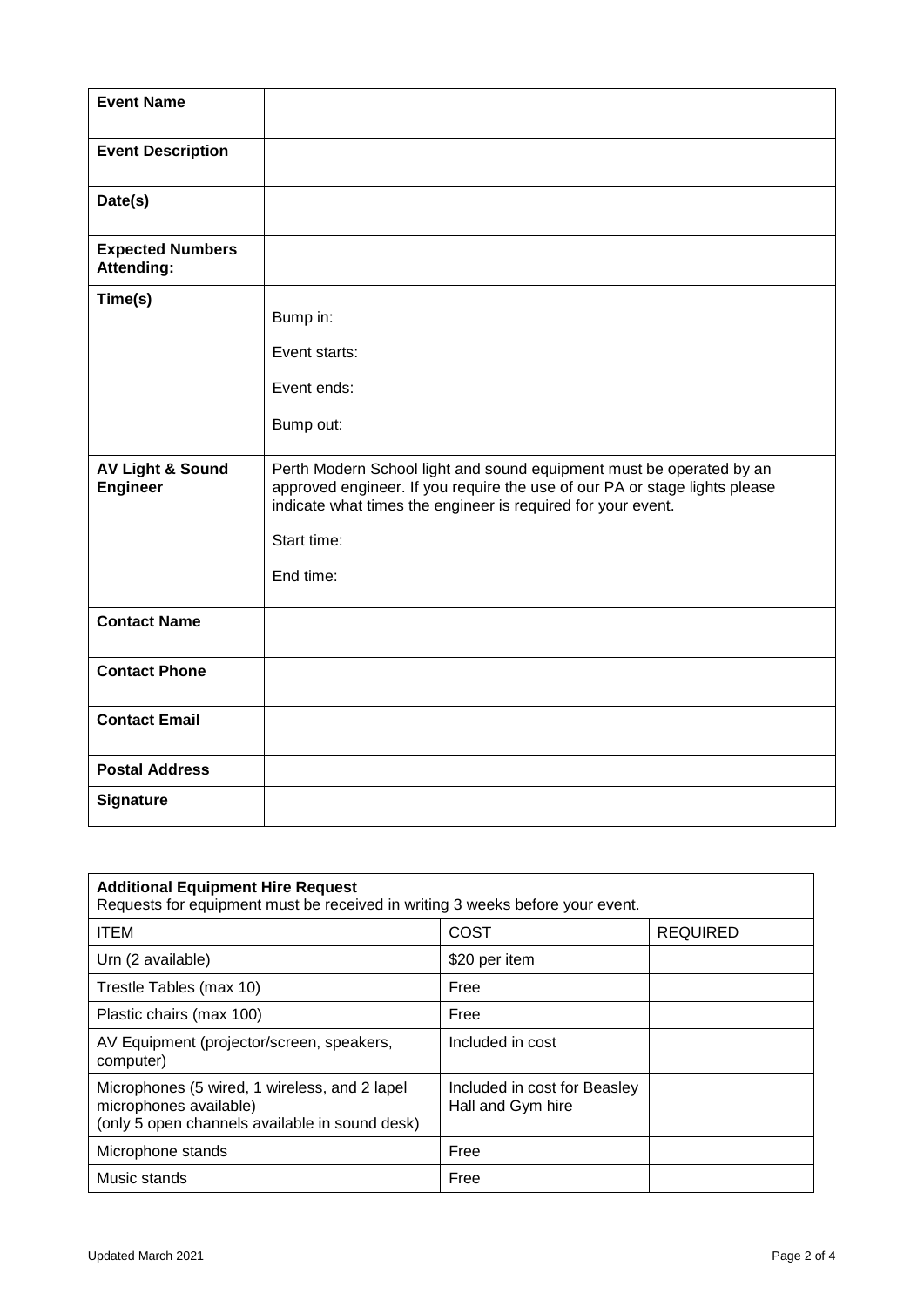### **Additional Equipment Supplied by User**

If you wish to bring in additional equipment, please inform us at least one month before your event.

| Area for Hire (prices include GST)                                                              | Indicate by ⊠ below |
|-------------------------------------------------------------------------------------------------|---------------------|
| <b>Concert Facilities:</b><br>\$1,085 per event (max 7 hours)                                   |                     |
| <b>Beasley Hall:</b><br>\$980 per event (max 7 hours)                                           |                     |
| <b>Beasley Hall Rehearsal:</b><br>\$150 per hour (max 2 hours)                                  |                     |
| Piano use in Beasley Hall:<br>\$300 piano hire                                                  |                     |
| <b>Embleton Music Block:</b><br>\$330 per session (max 4 hours)                                 |                     |
| <b>Andrews Building Foyer:</b><br>\$330 per session (max 4 hours)                               |                     |
| <b>Andrews Building Classroom/s:</b><br>\$85 per room, per session (max 4 hours)                |                     |
| <b>Stokes Building Foyer:</b><br>\$325 per session (max 4 hours)                                |                     |
| <b>Stokes Building Classroom/s:</b><br>\$85 per room, per session (max 4 hours)                 |                     |
| Parsons Building - Lecture Theatre & Refectory:<br>\$465 per session (max 4 hours)              |                     |
| Parsons Building - Refectory Sitting Area:<br>\$330 per session (max 4 hours)                   |                     |
| Tyler McCusker - Gymnasiums 2 & 3 (Girls / Boys):<br>\$45 per court/gym, per hour (min 3 hours) |                     |
| Tyler McCusker - New Gym (Event):<br>\$940 per event (max 7 hours)                              |                     |
| <b>Casey Drama Centre: Performance</b><br>\$475 per session (max 4 hours)                       |                     |
| <b>Casey Drama Centre: Rehearsal/Workshop</b><br>\$320 per session (max 8 hours)                |                     |
| <b>Dance Studio</b><br>\$40 per session (max 4 hours)                                           |                     |